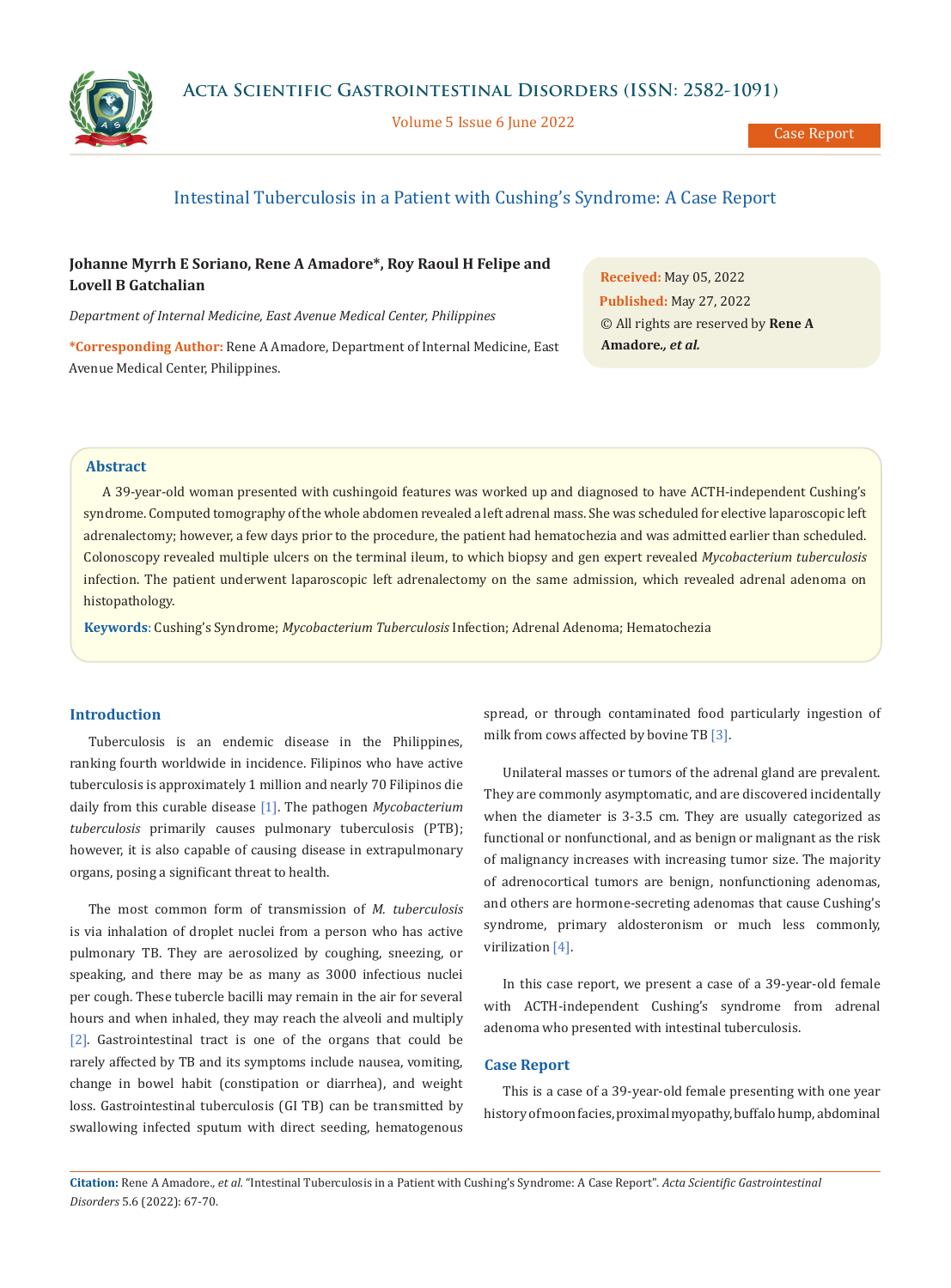striae, easy fatigability and hirsutism. The clinical impression was Cushing's syndrome; hence the patient was worked up for primary hyperaldosteronism and pheochromocytoma, both of which turned out negative. Laboratories showed as follows: ACTH 8.5pg/ml [Reference range: 5-46pg/mL] and 1mg Dexamethasone suppression test showed elevated result of 17.96ug/dl [Reference range: < 1.8 ug/dL]. Since the ACTH was normal and patient has no history of exogenous steroid use, whole abdominal CT scan was done which revealed a 3.6 x 2.9 x 2.9 cm well-defined heterogeneously enhancing solid mass on her left adrenal, with absolute wash out of 78%, and relative wash out of 54.9% which is suggestive of lipid-poor adenoma. Patient was then managed as a case of cortisol producing adrenal adenoma left and was scheduled for elective laparoscopic adrenalectomy.

In the interim, the patient denied abdominal pain, diarrhea, constipation, vomiting, fever, night sweats, or weight loss. Few days prior to the scheduled operation, the patient suddenly had eight episodes of hematochezia with an estimated cumulative blood loss of 800cc. She was then admitted and managed as a case of lower gastrointestinal bleeding. Patient is hypertensive, maintained on Losartan 50mg tab OD, non-diabetic, with no prior history of PTB, and a nonsmoker, nonalcoholic beverage drinker. On physical examination, the patient is awake, not in respiratory distress, with pale palpebral conjunctiva, normal blood pressure of 120/80, tachycardic at 105 beats per minute, and afebrile. On rectal examination, no external hemorrhoids, no fistula noted, with good sphincter tone. Upon withdrawal of tactating finger, fresh blood was noted.

Colonoscopy showed a semi-circumferential white based ulcer on the terminal ileum (Figure 1). Biopsies were taken and submitted for histopathology revealing acute on chronic inflammation with suspicious focus of granuloma with no intact ileal mucosa appreciated. Tissue genexpert showed positive result for *M. tuberculosis* with no Rifampicin resistance. Patient was then started on category 1 anti-koch's regimen.

On the same admission, computed tomography of the whole abdomen with adrenal protocol showed a well-defined heterogeneously enhancing soft tissue mass density arising from the left adrenal gland measuring about 3.9 x2.6 x2.9 cm (LXWXAP). The said mass contains internal hypodensities and calcifications with absolute and relative washout of about 67% and 54% respectively, for which a hyperfunctioning adrenal mass is considered. Laparoscopic adrenalectomy (Figure 2) of



**Figure 1:** Colonoscopy revealed multiple white based ulcers on the terminal ileum.

the left adrenal gland was performed and a specimen was sent for histopathology. Results revealed adrenal cortical adenoma, consisting of a fairly pyramidal, brown to orange, doughy tissue, measuring 4.5 x 3.0 x 2.5 cm and weighing 50.0 grams (Figure 3). Microscopic sections showed features of adrenal cortical adenoma characterized by a well- encapsulated benign tumor composed of sheets of cells in an organoid pattern. The individual cells show relatively monomorphic, centrally located, round, bland nuclei and clear, vacuolated cytoplasm with well-defined borders. No evidence of malignancy is seen in the sections examined.



**Figure 2:** Intraoperative laparoscopic adrenalectomy.

**Citation:** Rene A Amadore*., et al.* "Intestinal Tuberculosis in a Patient with Cushing's Syndrome: A Case Report". *Acta Scientific Gastrointestinal Disorders* 5.6 (2022): 67-70.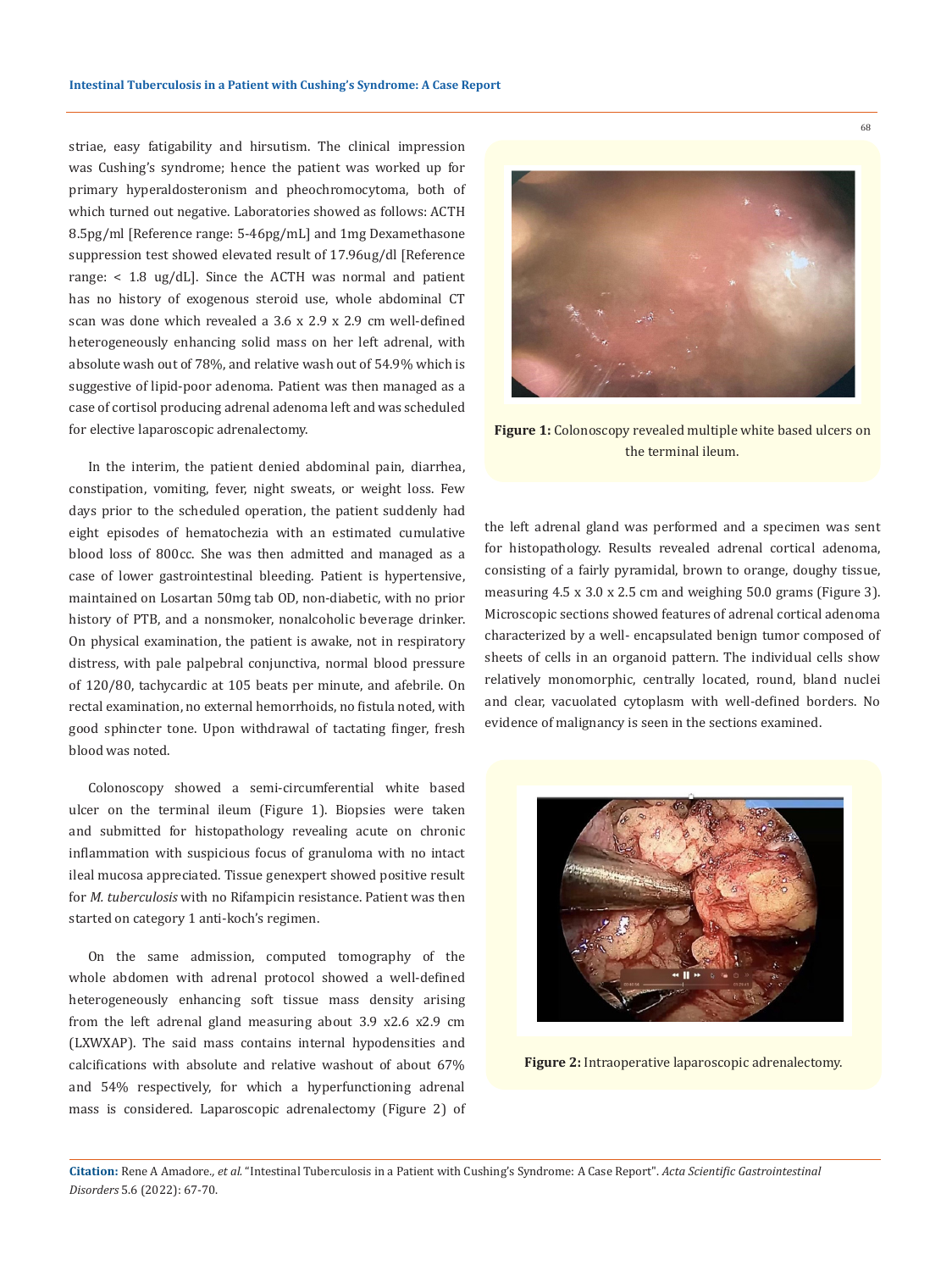

**Figure 3:** Adrenal gland left.

#### **Discussion and Conclusion**

Gastrointestinal (GI) tuberculosis (TB) accounts for 1% to 3% of all TB cases worldwide  $[5]$ . It can occur in the setting of active pulmonary TB but can also present as a primary infection even without pulmonary affectation. The most common site of intestinal TB is the ileocecal region but it can involve any part of the GI tract [6]. The propensity of the said segments for GI.

TB is a combination of factors such as having a narrow lumen, low digestive activity, increased physiologic stasis, and the presence of M cells in the lymphatic tissue that can take up the tubercle bacilli [7].

Well-established risk factors in the development of active TB infection include malnutrition, human immunodeficiency virus infection, and young age. There are also emerging variables identified such as diabetes, indoor air pollution, smoking, and alcohol  $[8]$ . Another well-known risk factor for developing active TB infection is immunosuppression. Prolonged glucocorticoid therapy is associated with an increased risk of tuberculosis. These individuals include solid organ recipients, hematopoietic stem cell transplant recipients, patients on biologic therapies, and patients undergoing chronic corticotherapy [9]. According to the joint statement of American Thoracic Society and Centers for Disease Control and Prevention (CDC), a prednisone of > 15mg/day (or its equivalent) administered for at least 1 month is a risk factor for tuberculosis  $[10]$ . In a retrospective case-control study, the odds ratio for TB was 2.8 (95% CI: 1.0-7.9) for doses lower than 15mg/

day of prednisone and 7.7 (95% CI: 2.8-21.4) for doses greater than 15mg/day [11].

According to research at Leiden University Netherlands by Xie., *et al.* involving larval zebrafish models for tuberculosis to study the effect of glucocorticoids, they have concluded that glucocorticoids inhibit the phagocytic activity of macrophages, which may increase the severity of bacterial infections like tuberculosis [12]. Another study by Wang., *et al*. demonstrated that glucocorticoids inhibited the innate immune response, antimicrobial nitric oxide production and autophagy in mycobacteria-challenged macrophages. They impair innate antimicrobial autophagy and promote mycobacterial survival in macrophages [13].

Cushing's syndrome is a constellation of signs and symptoms as a result of chronic exposure to excessive circulating levels of glucocorticoids. The increased susceptibility to infection of patients with Cushing's syndrome correlates with the degree of hypercortisolism [14]. The etiology of Cushing's syndrome can be divided into two categories: ACTH-dependent and ACTHindependent. ACTH-dependent forms are usually pituitary in origin and are characterized by excessive ACTH production, which stimulates all three layers of adrenal cortex to produce aldosterone, cortisol, and sex hormones. ACTH-independent forms have low levels of ACTH because the excess glucocorticoids trigger the adrenals to send negative feedback to the pituitary. The excess steroids can either be from the adrenals oversecreting glucocorticoids or due to exogenous administration. Among the ACTH-independent etiologies of Cushing's syndrome, only adrenal adenomas usually secrete only glucocorticoids and not aldosterone, androgens, or estrogen [15]. Patients with Cushing's syndrome have greater frequency of infections because of inhibition of immune function by glucocorticoids by decreasing the number of CD4 cells, NK cells and inhibition in cytokine synthesis with predominant effects on cellmediated immunity (Th1 responses) [16].

In a case report by Bakker RC., *et al*. they found out that the higher the cortisol excess, the greater the number of opportunistic infections and mortality rate. They recommend starting prophylaxis for *Pneumocystis carinii* infection when plasma cortisol concentration exceeds 2500 nmol/L as well as to search for concomitant infectious disease [17].

Treatment of GI TB is similar to the treatment of pulmonary TB, with 2 months of intensive phase with four medications (rifampicin, isoniazid, pyrazinamide, and ethambutol), followed by

**Citation:** Rene A Amadore*., et al.* "Intestinal Tuberculosis in a Patient with Cushing's Syndrome: A Case Report". *Acta Scientific Gastrointestinal Disorders* 5.6 (2022): 67-70.